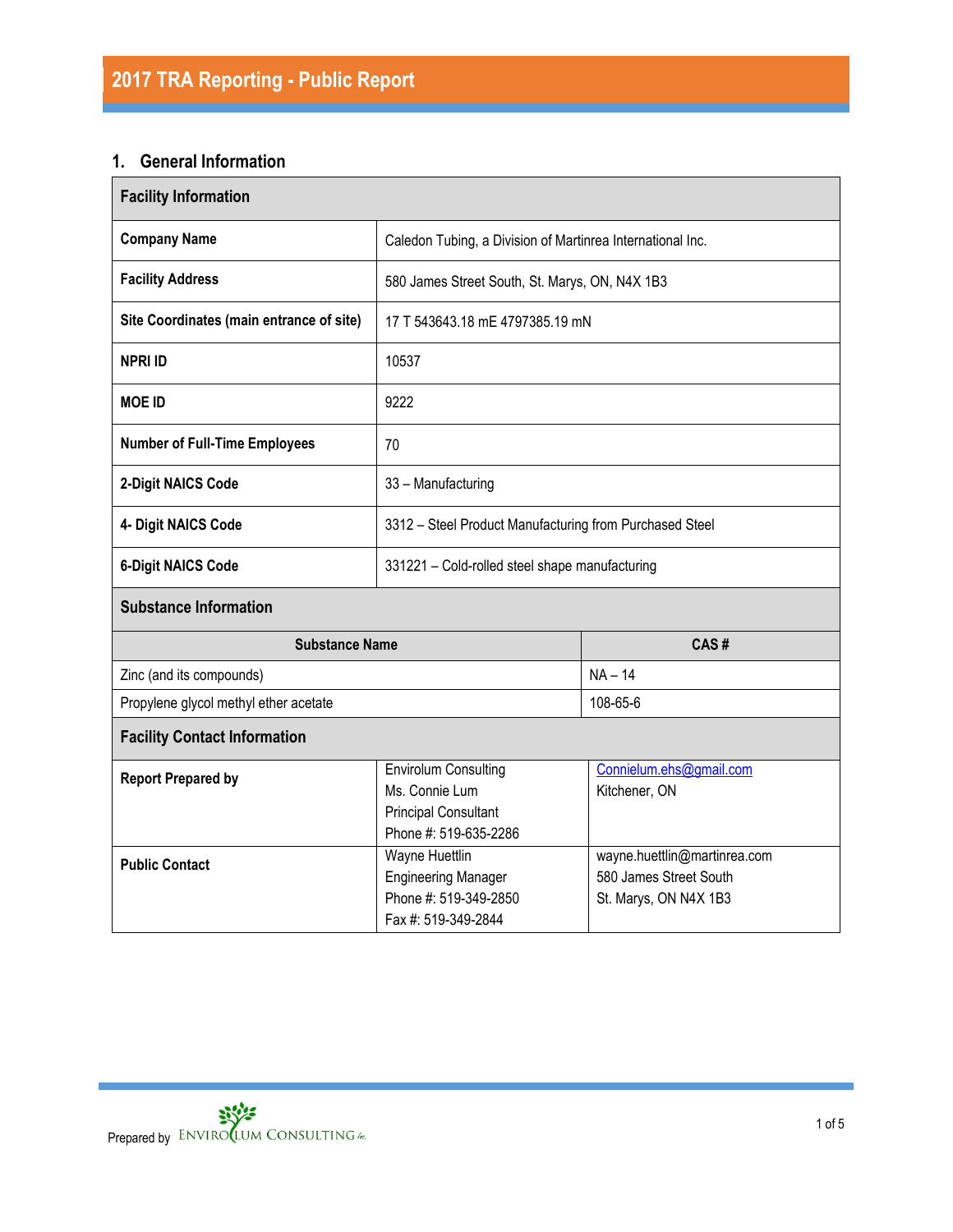# **2. Toxic Substance Accounting Summary**

Facility-wide Amounts of Toxic Substances Reported for 2017:

| <b>Substance Name</b>                 | <b>Used</b>  | <b>Created</b>           | <b>Contained In</b><br><b>Product</b> | <b>Release</b><br>to Air | Disposed /<br><b>Recycled</b> |
|---------------------------------------|--------------|--------------------------|---------------------------------------|--------------------------|-------------------------------|
| Zinc (and its compounds)              | 100 to 1,000 | $\overline{\phantom{a}}$ | 10 to 100                             | 0 to 1                   | 100 to 1,000                  |
| Propylene glycol methyl ether acetate | 10 to 100    | $- -$                    | $\overline{\phantom{a}}$              | 10 to 100                | $- -$                         |

**NOTE:** Units are expressed in tonnes, unless otherwise indicated. '-- ' indicates not applicable.

# **3. Quantification Comparison to Previous Year**

# 3.1 Zinc (and its compounds)

|                                 | <b>Unit</b> | 2017         | 2016         | Change<br>(Unit)       | Change<br>(%)     | <b>Rationale for Change</b> |
|---------------------------------|-------------|--------------|--------------|------------------------|-------------------|-----------------------------|
| Used                            | Tonnes      | 100 to 1,000 | 100 to 1,000 | ↓ 10 to 100            | $+16.8$           | Decreased production.       |
| Created                         | --          |              |              |                        | --                | --                          |
| <b>Contained In Product</b>     | Tonnes      | 10 to 100    | 10 to 100    | $\downarrow$ 1 to 10   | 49.7              | No significant change       |
| Release to Air                  | Tonnes      | $0$ to 1     | $0$ to 1     | $\downarrow$ 0 to 1    | $+16.8$           | Decreased production        |
| Release to Water                | --          |              |              |                        | $-$               | --                          |
| On-site Disposal                | --          |              |              | --                     | --                |                             |
| <b>Transferred for Disposal</b> | --          |              |              |                        | --                | --                          |
| Transferred for<br>Recycling    | Tonnes      | 100 to 1,000 | 100 to 1,000 | $\downarrow$ 10 to 100 | $\downarrow$ 20.1 | Decreased production.       |

# 3.2 Propylene glycol methyl ether acetate (PM Acetate)

|                                 | <b>Unit</b> | 2017      | 2016      | Change<br>(Unit)     | Change<br>(%) | <b>Rationale for Change</b> |
|---------------------------------|-------------|-----------|-----------|----------------------|---------------|-----------------------------|
| Used                            | Tonnes      | 10 to 100 | 10 to 100 | $\downarrow$ 1 to 10 | 427.7         | Decreased production.       |
| Created                         | --          | $- -$     | --        | --                   | --            |                             |
| Contained In Product            | --          |           | --        |                      | --            |                             |
| Release to Air                  | Tonnes      | 10 to 100 | 10 to 100 | $\downarrow$ 1 to 10 | 427.7         |                             |
| Release to Water                | --          | $-$       | --        |                      | --            |                             |
| On-site Disposal                | --          | $-$       | --        | $- -$                | --            |                             |
| <b>Transferred for Disposal</b> | --          |           | --        |                      | --            |                             |
| Transferred for<br>Recycling    | --          | $- -$     | --        | --                   | --            |                             |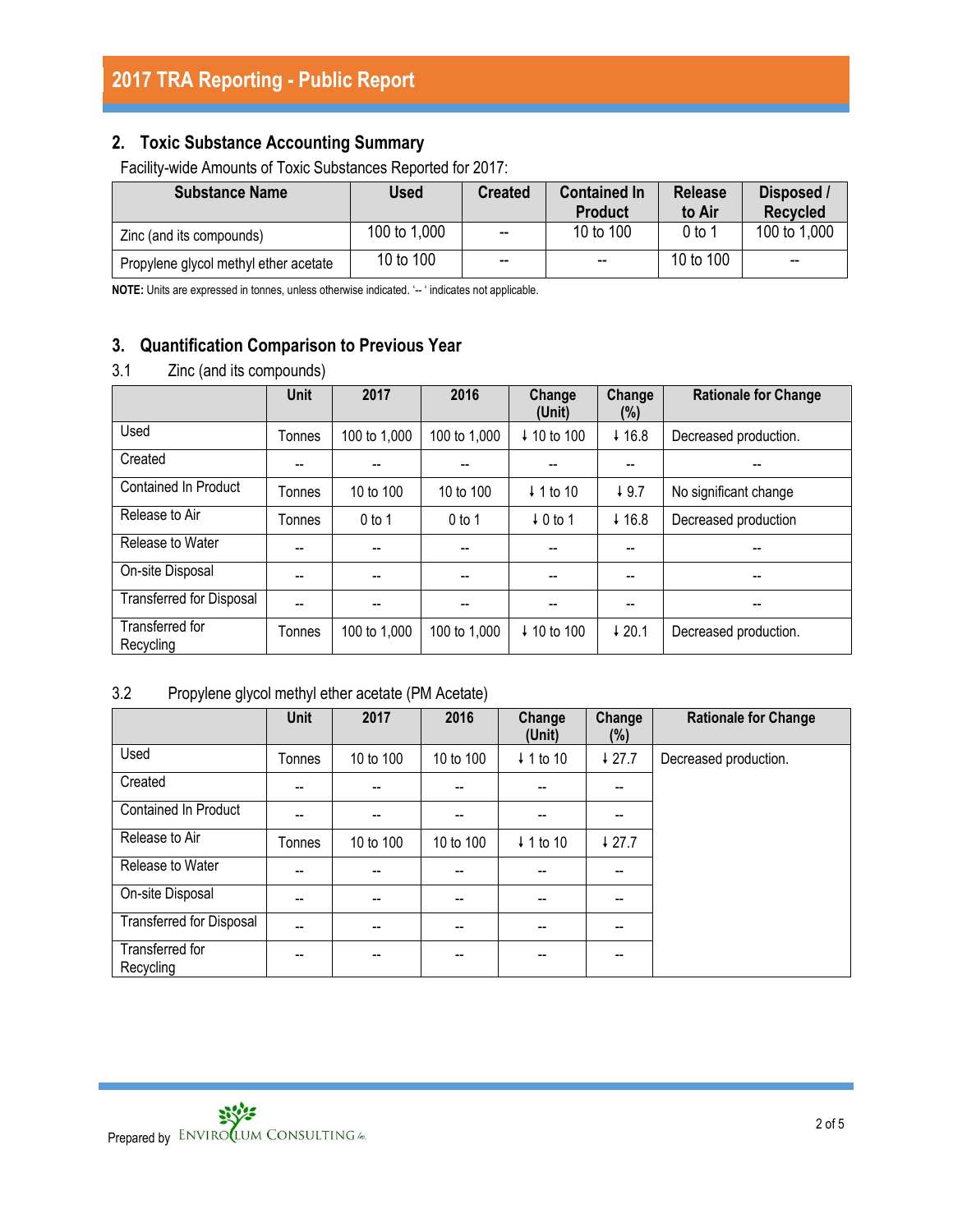# **4. Objectives**

#### Zinc (and its compounds):

Caledon Tubing prides itself on technological innovation in order to produce high quality products in an environmentally responsible manner. There are no options identified which will be implemented, however, as part of the continuous improvement program at the facility new opportunities will be reviewed on an on-going basis. As part of the continuous improvement practices at the facility, technical advances will be monitored for new opportunities to reduce the use of zinc at the facility.

#### PM Acetate:

Caledon Tubing prides itself on technological innovation in order to produce high quality products in an environmentally responsible manner. Wherever feasible, we will aim to reduce the use and emissions of PM Acetate at the facility. Further, this plan will determine the technical and economic feasibility of each option to determine which, if any, are viable for implementation at this time. As part of the continuous improvement practices at the facility, technical advances will be monitored for new opportunities to reduce the use of PM Acetate at the facility.

# **5. Progress in Implementing Plan**

5.1 Summary of Implementation for PM Acetate

| <b>Option to Implement</b>         | Amount Reduced during the prior calendar year (tonnes) |                |                            |                              |                             |                                 |
|------------------------------------|--------------------------------------------------------|----------------|----------------------------|------------------------------|-----------------------------|---------------------------------|
|                                    | <b>Used</b>                                            | <b>Created</b> | <b>Discharge</b><br>to Air | <b>Discharge</b><br>to Water | <b>Discharge</b><br>to Land | <b>Contained in</b><br>Product* |
| Improve application<br>techniques. | 4.9                                                    |                | 4.9                        |                              |                             | $\overline{\phantom{0}}$        |

\* NOTE: this applies only to those prescribed toxic substances that are not Criteria Air Contaminants, Volatile Organic Compounds (Part 4 or Part 5 of NPRI notice), or acetone.

5.2 The timelines set out in the current version of the plan has changed to February 2017.

## 5.3 Comparison of Planned vs. Actual Actions Taken

| <b>Options to Implement</b>         | Implementation Steps Identified in the<br>Plan                   | Actual Steps Taken during the prior calendar<br>year |
|-------------------------------------|------------------------------------------------------------------|------------------------------------------------------|
| Improved application<br>techniques. | Purchase equipment<br>Install equipment<br>Run trial<br>Start-up | None taken. Implementation completed in 2016.        |

For information on on-site releases from the facility, as well as disposal and off-site recycling information please refer to National Pollutant Release Inventory's website: [http://www.ec.gc.ca/inrp-npri/.](http://www.ec.gc.ca/inrp-npri/)